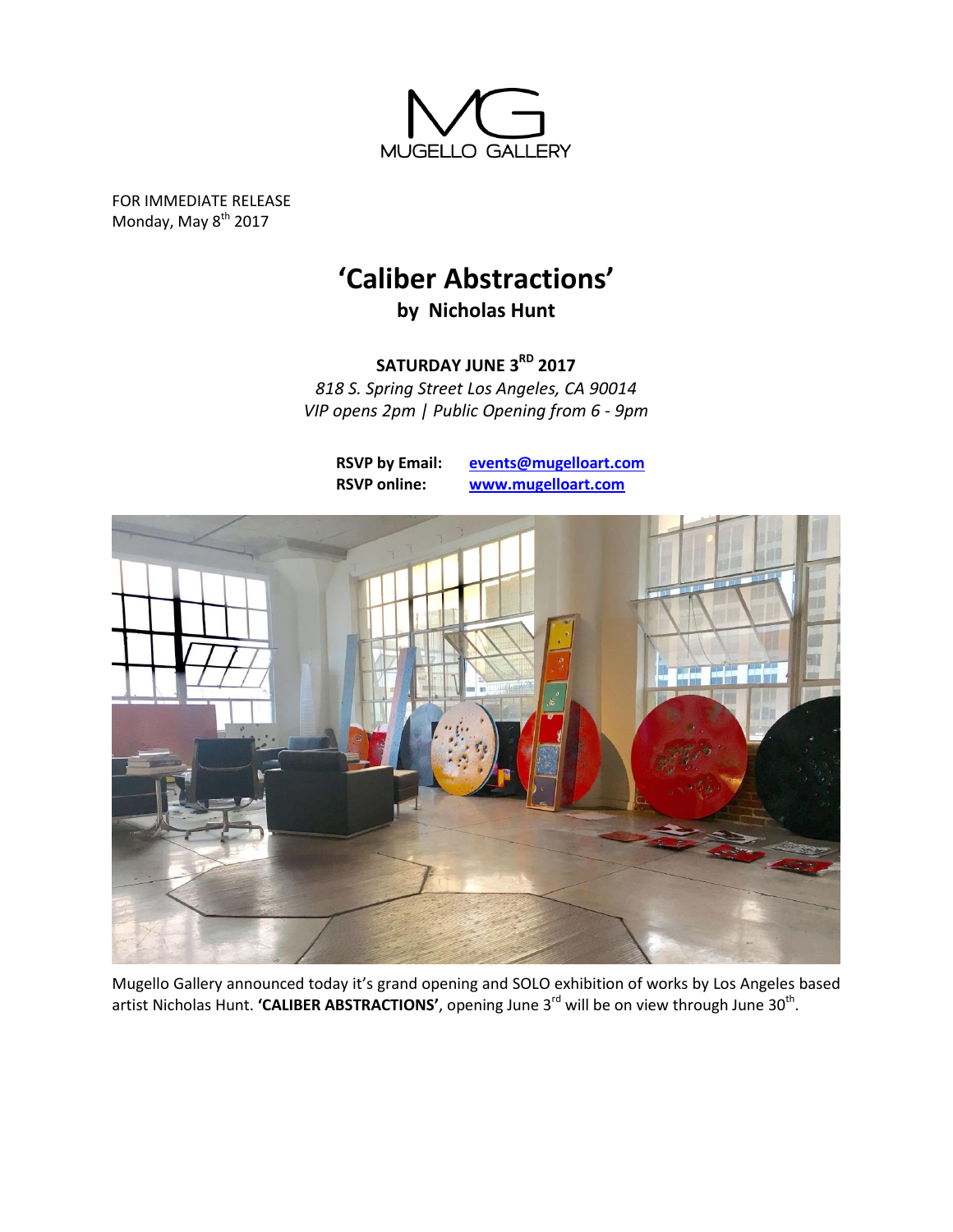

## **CALIBER ABSTRACTIONS** will feature all new original works from Nicholas Hunt.

Born February 4th, 1985 in Newport Beach, California. Nicholas Hunt grew up surrounded by business minded entrepreneurs and Southern California art icons Billy Al Bengston, Peter Alexander, Chuck Arnoldi, Laddie John Dill, Andy Moses, Joe Goode, and Ed Ruscha. These experiences in business, art, California culture, and the unmistakable beauty and variety of Southern California landscapes have been instrumental in developing his visual acuity.

Nicholas received a BA in Art History from Pepperdine University, and an MA in Art Business from Sotheby's Art Institute in New York to begin a career as an art dealer. After several years working on the business side of art, Hunt went dark in 2015 to begin creating art full-time. Upon his reemergence, Hunt has unveiled a series of breakthrough works around a central theme of "Value" — an often times "Taboo" subject in the art world that Hunt regularly confronted in the world of art business and more importantly in everyday life. By rushing head-on into what he knows to be a support pillar for society and artistic creation, Hunt uses his art as a vessel to draw attention to our almost pornographic avoidance of conversations around "value" and "money" in relation to art.

In Nicholas Hunt's Caliber Abstraction series he has invented a method to add value by subtraction, and through the process created a contemporary reincarnation reminiscent of Robert Rauschenberg's 'Erased de Kooning'.

On a conceptual and humanistic level, his Caliber Abstraction series is also a symbol for the value that life creates within the individual self. Throughout life we are challenged, rewarded, broken, repaired, and scarred physically and sometimes emotionally. It's these experiences to which we owe our individuality, our uniqueness, and in essence our value. Similar to Hunt's artwork, our true colors are revealed and polished through our collision course with life.

*"Visually I have always been stimulated by change, color, light and space. So what I wanted to do was find a new way to add value and "create" color through a completely negative process. The idea of the gun represents both the logical and final conclusion of an eraser while epitomizing the ultimate Western, or American, tool."* -NEH



Each unique piece has been laser cut, polished,

anodized, and painted with ten or more layers of oil based enamel before being shot with different guns and a multitude of bullets based on desired visual effect.

*"Even though the process of creation is quite destructive, the outcome results in the creation of something strong, beautiful, uplifting and positive." -NEH*